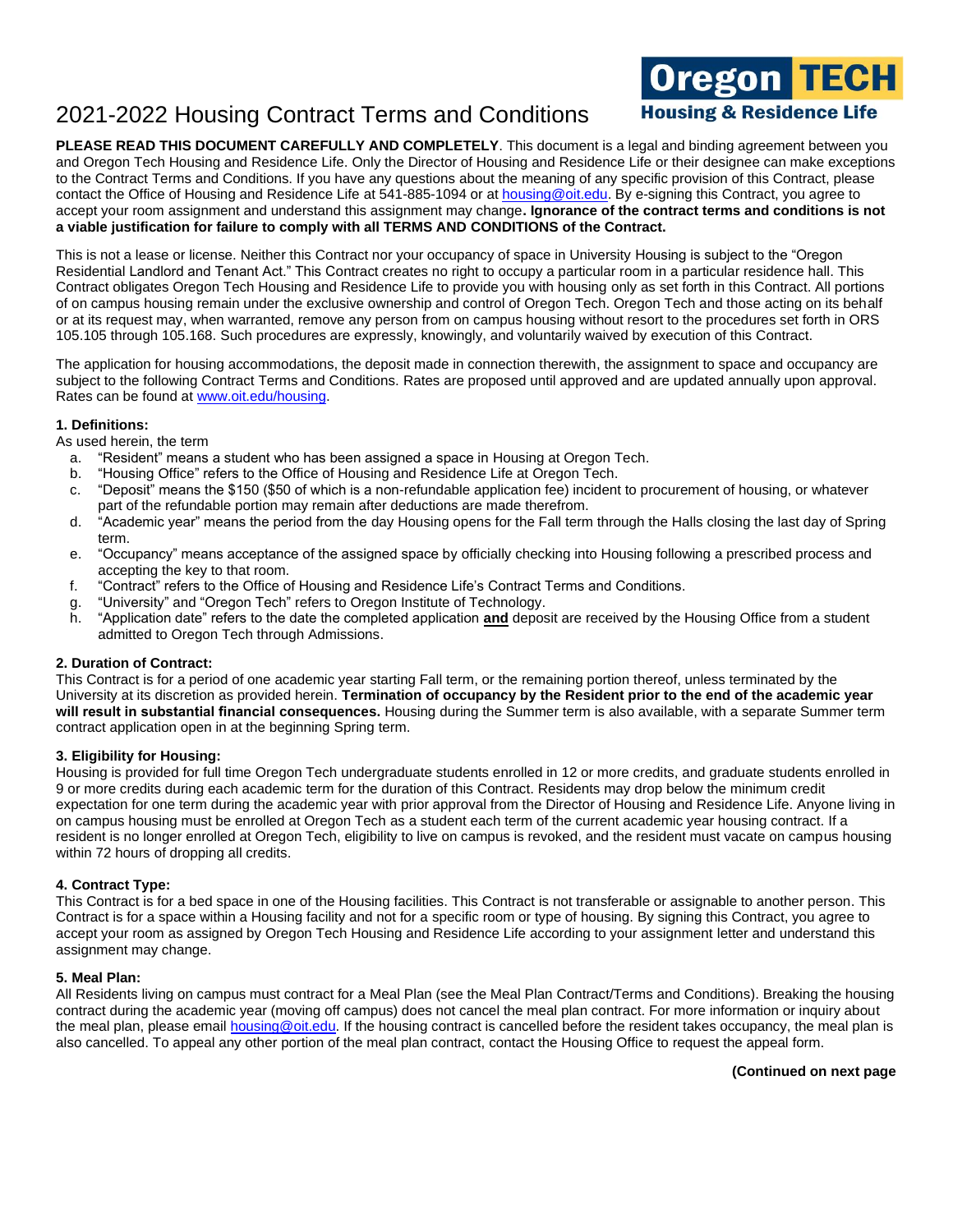

## **6. Application:**

Before an application for housing will be processed, the applicant must be admitted to a degree program at Oregon Tech (or OHSU School of Nursing). Furthermore, the applicant must bind themselves to these Terms and Conditions by completing, signing, and returning to the Housing Office the required form(s) accompanied by a \$150 housing deposit, of which \$50 is a non-refundable application fee. **Financial aid awards cannot be used to pay the \$150 deposit**. An applicant under 18 years of age must have the Contract application signed by a parent or legal guardian. Please find this form at: [www.oit.edu/housing](http://www.oit.edu/housing)**.**

### **7. Building and Room Assignments:**

- a. Housing room assignments are made without regard to race, religion, or national origin.
- b. Assignment to a Housing facility and occupancy therein are ultimately contingent upon final acceptance for admission, payment of the housing deposit, full-time enrollment in classes, and availability of space. The assignment may also be based on previous behavior or conduct issues.
- c. The Housing Office will make every effort to assign the Resident in accordance with their roommate or room-type preference (single, double, or a room in a Village apartments). While every reasonable effort is made, Oregon Tech Housing and Residence Life cannot guarantee meeting all requests or guarantee compatible roommates. Housing and Residence Life also makes every effort to honor the room choice made by incoming residents who chose a space through Choose my Room but reserve the right to make changes for administrative or emergency needs.
- d. Only the assigned Resident may officially check in and occupy the assigned space.
- e. Residents in a double room without a roommate must keep the room ready for a roommate to move in at any time or face disciplinary actions and possible fines up to and including paying the single room rate. Definition of a room ready to accept a roommate includes one open bed, with a desk, drawers, wardrobe, and bookshelf free of any items.
- f. Oregon Tech Housing reserves the right to make or change room assignments at any time based on administrative needs—even if the Resident chose this space during the Choose my Room process. This includes but is not limited to, consolidation of space or sanctions as a result of conduct or contract violations. Residents may be required to move to another room/apartment to consolidate unassigned space. In the Residence Hall, **if space allows**, the resident may have the option of converting the room into a single and pay the single room rate.
- g. Refusal of a Roommate: If there is a vacancy during this Contract, refusal (including but not limited to verbal, behavioral, or other means of rejection) of a roommate or unwillingness to work with Housing and Residence Life staff in finding/accepting a roommate will result in disciplinary action and potentially higher housing fees. Refusal of a roommate may also result in a new living assignment (to another hall/room).
- h. Residents are prohibited from moving rooms without the approval of the Housing Office in accordance with the room change policy (as outlined in the *Student Housing Handbook*). Residents who change rooms without Housing Office authorization face disciplinary actions, financial penalties, and may be required to return to their originally assigned space.
- i. Residents returning to on-campus housing for another contract year are given preference in assignments and are eligible to contract and choose their desired room the last week in April. An application fee is not required if Resident is currently occupying a room in Housing, and the refundable deposit is forwarded to the next contract period. The \$250 confirmation payment must be paid per Point 13b. Applications to live on campus for the next academic year are available in January.
- j. Room selection and assignment for new applicants will be made available in order of the application processed date.
- Applications for new Residents received by May 1 will be guaranteed a space in on-campus housing.
- k. Living in a Village apartment alone is not an option. If this occurs, the resident will be subject to the consolidation process per point 7f.
- l. When a vacancy occurs in any space, the Housing Office will reach out to any Residents on the appropriate waiting list to fill the space.
- m. Gender inclusive housing (housing designed to meet the needs of those wishing to live in a more inclusive space may be available on a case-by-case basis. For more information, please contact the Housing Office.
- n. All rooms are inspected for health and safety standards on a regular basis. If a space does not meet health and safety standards, the Resident(s) will be given a chance to bring the space up to the prescribed standards. If the issues are not addressed after a second inspection, Housing staff will remedy the issue(s) and the Resident(s) will be charged for time and supplies to bring space up to standards. Additionally, University personnel will check all rooms during Winter Break and Spring Break to ensure vacant spaces are ready to accept a new roommate(s). If a vacant bed space is not ready (definition of a space ready to accept a roommate is defined as an open bed, with a desk, drawers, wardrobe, and bookshelf free of any items) for an incoming Resident, the remaining Resident(s) will be charged a fee for the space to be prepared for an incoming Resident(s) **OR** the remaining Resident(s) will be charged the value of the space occupied for all remaining terms.
- o. As a part of the checkout process, Residents are responsible for returning all Housing issued keys including the prox card, and mailbox key/combo card. A final inventory of the bed space and any applicable common area spaces will occur by a member of the Residence Life staff. The room must be cleaned and empty before the checkout process can begin. Failure to follow or to complete the checkout process will result in an improper checkout charge as well as other charges from any damages.
- p. Residents evicted for conduct prescribed by Oregon Tech, the Oregon Tech Board, and/or this document, or who are evicted for nonpayment of institutional charges, will be responsible for full room and board charges for the remainder of the current term with an additional per term charge for the remaining term(s).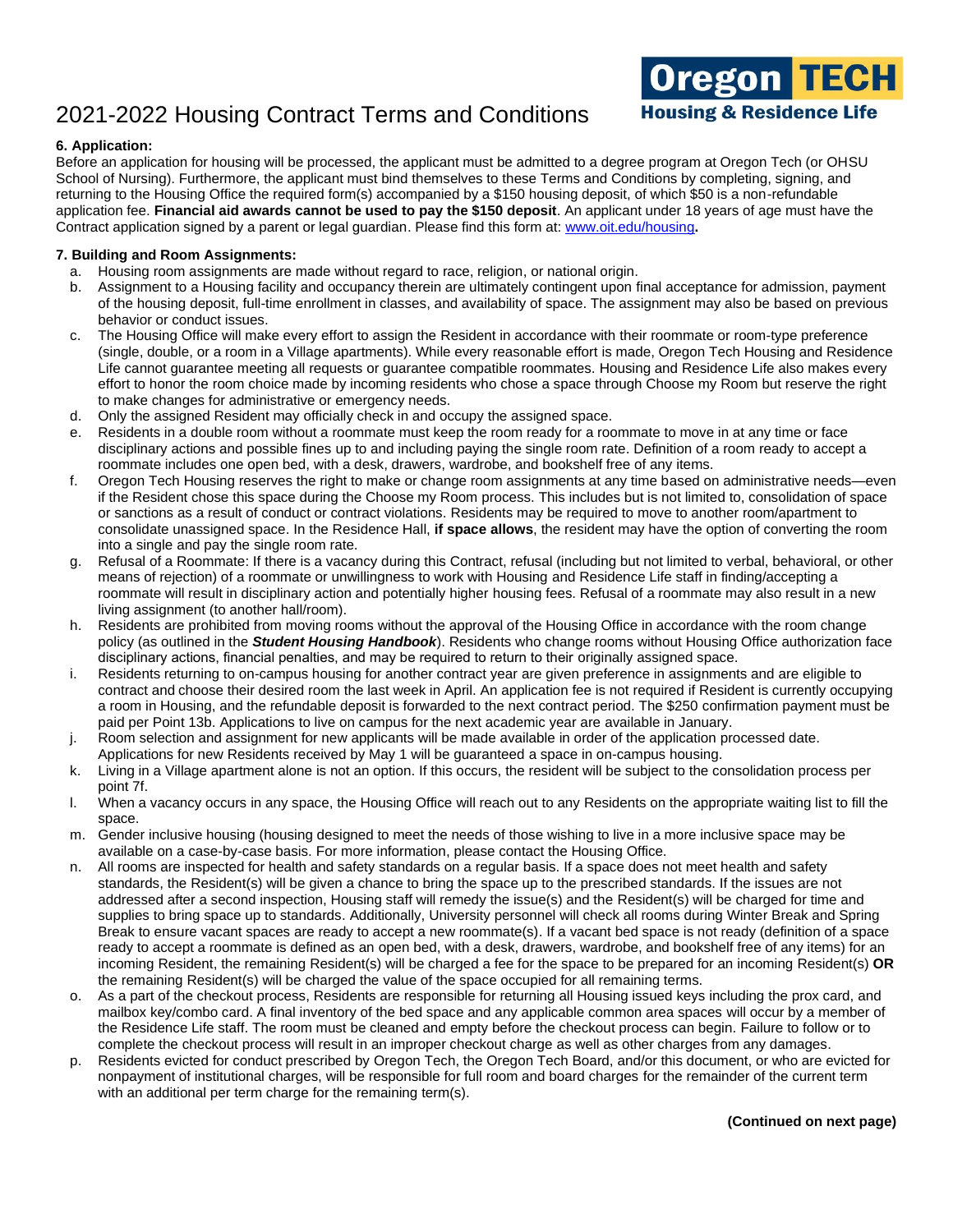### **8. Occupancy Requirement or Forfeiture:**

Except as indicated in this paragraph, assignments will be held until 5:00 pm the day prior to the start of classes each term. Individuals unable to officially check in and take occupancy before this deadline must notify the Housing Office and provide their delayed check-in date. Failure to take occupancy by the deadline or the delayed date may result in cancellation of the room assignment and forfeiture of the entire deposit and confirmation payment (fall term).

#### **9. Cancellation of the Contract:**

Residents agree to reside in Housing from the date of their check in through the end of the Spring term. Check in through June 11, 2022.

- a. Before Check-In, applicants may cancel their Contract by submitting the Contract Cancellation Form, available at www.oit.edu/housing. The refundable portion of the deposit will be credited back to the student account if the Cancellation Form is received in the Housing Office by August 1.
- b. After Check-In, termination of the Housing Contract -occurs when the resident checks out of their assigned space and completes all appropriate steps found in the **Student Housing Handbook** to check out section. Residents may only be released from the Contract with limited financial penalties for breaking this academic year contract for one reason listed below. For only these reasons :
	- i. The Resident withdraws from Oregon Tech, or is dismissed from the University for academic reasons during this Contract period, unless the withdrawal is the result of a disciplinary action.
	- ii. The Resident provides proof of marriage, domestic partnership, or parenting.
	- iii. The Resident is in a program of study at Oregon Tech which necessitates residence outside of Klamath Falls. This includes Residents transferring to the Oregon Tech Portland Metro campus.
	- iv. The Resident completes their academic program and graduates from Oregon Tech (housing deposit refundable in this instance).
	- v. The Resident experiences significant and unforeseeable hardships outside of the resident's reasonable control.

If the Resident is under 18 years of age and requesting release from the Contract, the request must be accompanied by written consent from a parent or legal guardian.

#### **10. Financial Requirements:**

Per the signature on this housing contract, all residents agree that a housing assignment obligates them to pay in full for such accommodations, whether occupied or not, throughout the remainder of the academic year, except as otherwise permitted in this Contract. At the discretion of the Director of Housing and Residence Life, the requirement of payment as set forth above may be waived or modified under the following circumstances:

- a. Cancellation of application prior to taking occupancy or failure to take occupancy by the required date as stated above (Point 8) will result in termination of the Contract.
- b. Failure to pay the confirmation payment for the fall term may result in cancellation of this Contract, the room assignment, and result in forfeiture of the full housing deposit.
- c. Failure to clear the student account of previous charges owed to Housing and Residence Life by the University payment due date (or July 15) may result in cancellation of assignment, Contract, and forfeiture of the deposit.
- d. Residents who officially withdraw from the University and properly check out of Housing through the third week or partial week of classes will terminate this Housing Contract and will be charged housing costs equal to 50% of the total current term's housing charges. An additional 20% of the total current term's housing rate will be charged for each additional calendar week or partial week of occupancy beyond the third full calendar week of classes. After the fifth week of classes, no housing charges will be refunded. The refundable portion of the housing deposit is also forfeited.
- e. Residents who check out of Housing but do not withdraw from the University will be charged full housing rates for the current term plus \$450 for each remaining term, charged to student account immediately upon checking out of Housing. The refundable portion of the housing deposit is also forfeited. If the Resident checks out after the end of fall or winter term hall closing, but continue as an Oregon Tech student, full term housing charges are incurred for the next term. Residents must vacate an oncampus assigned space prior to the published closing dates or are considered to have taken occupancy for the following term and are therefore responsible for full housing fees for that term.
- f. Non-payment of full housing charges and late fees (if applicable) by Nov. 1 (fall term), Feb. 1 (winter term), and May 1 (spring term) may result in immediate termination of the Housing Contract and encumbrance of University records for full amount of applicable rent and late fees until charges are paid.

### **11. Appeal of Financial Consequences:**

Exceptions to this Housing Contract may be requested by completing the appeal form at www.oit.edu/housing. Appeals are reviewed on a case by case basis. An exception granted to one provision of this Contract shall not be construed as a waiver of any other provisions. Housing and Residence Life retains sole discretion in granting or denying appeals and all decisions are final. Submit appeals of any of the Terms or Conditions of the Housing Contract through the Appeal form found a[t www.oit.edu/housing.](https://oregontech-my.sharepoint.com/personal/mandi_clark_oit_edu/Documents/Housing%20contract%20info/2021-2022/www.oit.edu/housing) Appeals must be received in the Housing Office within 30 calendar days from the date the charges were placed on account. Appeals received after 30 calendar days will not be reviewed.

Oregon <mark>TECH</mark>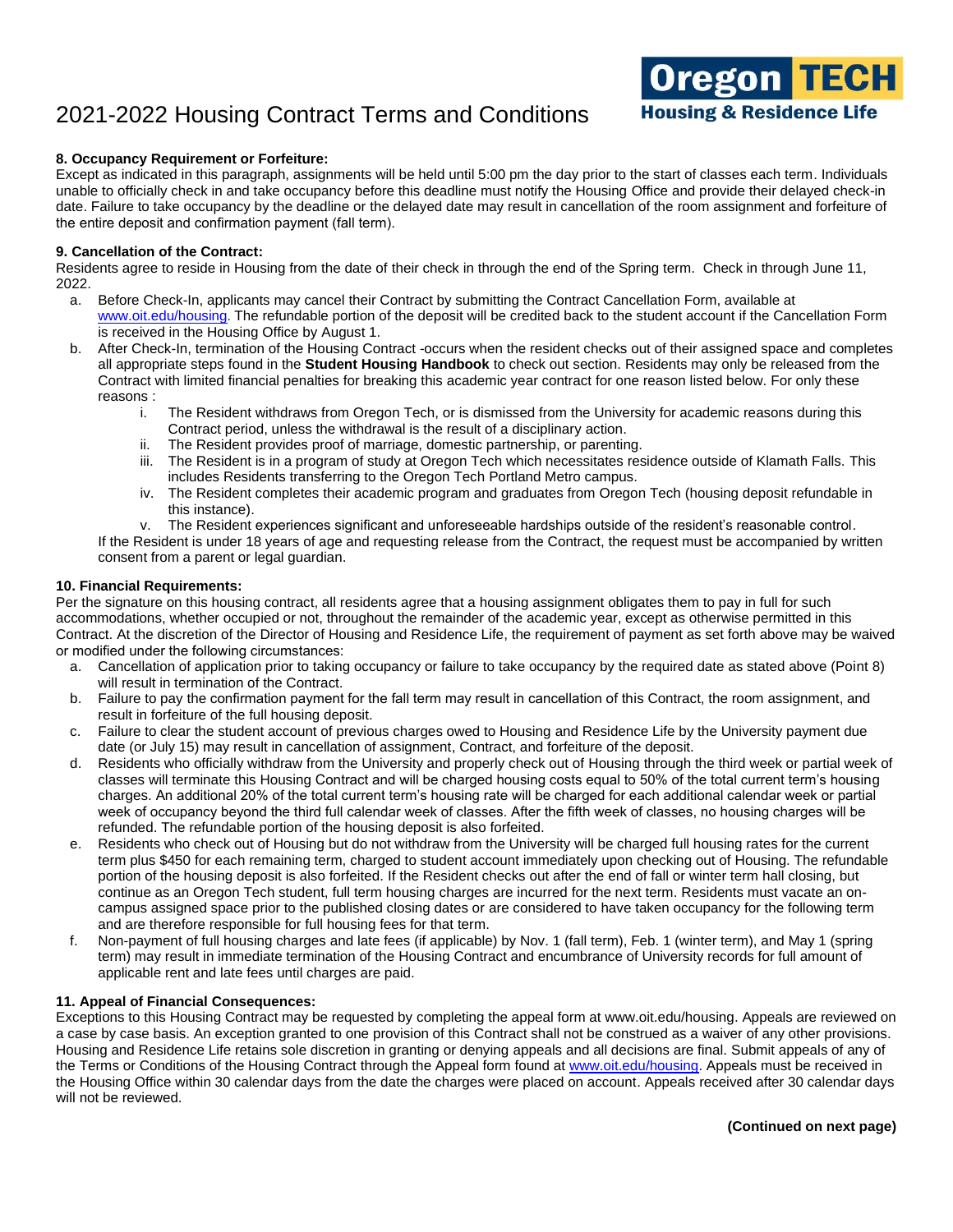

The \$100 refundable portion of the housing deposit is a guarantee, in addition to the Resident's direct personal responsibility, against cancellation of the housing application, termination of occupancy prior to full payment of rent owed, damages to property and other University charges that may accrue against the Resident. The entire \$100 deposit is subject to forfeiture under the following cases:

- a. Failure to cancel the housing application in writing with the Housing Office by August 1 for fall term start of occupancy (December 15 for winter term start of occupancy or February 15 for spring term start of occupancy).
- b. Failure to provide the confirmation payment for fall term by August 15.
- c. Failure of Resident to clear account of previous charges owed to Housing by July 15. The Contract will be subject to cancellation.
- d. Failure of Resident to take occupancy by the deadline prescribed in Point 8.
- e. Failure to comply with established check-out procedures upon termination of the Contract.
- f. Breach of any Term or Condition of this Contract.

All or any proportionate amount of the \$100 refundable portion of the deposit may be applied to payment of damages, or to any other charges owed to the University. Should damages or charges exceed the amount of the deposit or remaining balance thereof, the Resident is responsible for and must promptly pay to the University the overage of such damages or charges. Refunds, when due, will be credited to the student's University account.

#### **13. Payments:**

- a. Payments including the Housing application fee, deposit, and confirmation payment may be made by cash, check, money order, or online at [www.oit.edu/housing](http://www.oit.edu/housing) and clicking on Make a Housing Payment button.
- b. The full amount of housing charges will be charged to the Resident's account at the beginning of each term.
- c. For Fall term: The confirmation payment of \$250 is due by August 15. Failure to make the payment on or before the due date may result in cancellation of the assignment and forfeiture of the full deposit. The confirmation payment is a portion of the fall housing charge, separate from the previously paid housing deposit. The confirmation payment of \$250 is refundable only by submitting a [cancellation form r](https://app.signnow.com/webapp/document/f721c0e2a8ff45c097b62e68d921b7aa3fde8452?dispatched=true&mobileweb=mobileweb_only&redirect_uri=https%253A%252F%252Fapp.signnow.com%252Fhtml%252Fthanks-for-signing%253Fdocument_id%253Df721c0e2a8ff45c097b62e68d921b7aa3fde8452%2526access_token%253D2b18714c309d131872638f769e7c2d42142ecfe35f55e788aca4e29f99bcf825&sign=1)eceived on or before September 15. The balance due after paying the confirmation payment will be charged to the student's University account and will be payable according to the University's payment requirements (refer to the Business Office).
- d. Interest will be charged on all unpaid balances. The maximum interest will be 1% per month or 12% per annum. The Resident will be held responsible for charges, interest and any other costs (including attorney fees) incurred in collection of outstanding debts owed to the University.
- e. Failure to pay the current term's charges may result in cancellation of the Contract for the remainder of the academic year and forfeiture of the housing deposit.
- f. Residents arriving prior to the official move-in day or remaining after the Contract Term will be assessed an additional daily charge pending space availability and written approval from the Director of Housing and Residence Life. There is a separate contract for anyone with a connection to campus that needs to arrive early for fall term (i.e. athletes, Admissions ambassadors, etc.). These housing costs are billed to the student account and will be due according to the fee payment schedule.

### **14. Room Condition:**

All Residents are required to sign a Room/Apartment Condition Report noting the condition of the room/bedroom and associated common areas upon check in and acknowledge receipt of room key, prox card and mail-box key or combination card. A final inspection will be conducted at the time of check out as described in the *Student Housing Handbook*. Furnishings are provided for use in the assigned room/apartment. All university provided furniture must remain in the Resident's assigned space. If furniture is removed from the assigned space, the Resident will incur charges until all University owned furniture is returned to its assigned space. If the assigned occupancy is a single in the Residence Hall, the Resident may request one bed, one desk, and one chair be removed through the Housing work order system.

#### **15. Damages and Losses:**

Resident is financially responsible for all damages to and losses of University property attributable to their act(s), omission, neglect, or participation in activities leading to damages. If damage charges cannot be attributed to a specific Resident or group of Residents, the charges will be allocated among all Residents of a community, floor, or the entire building. Charges are added to the student's account in the Business Office, including a 15% administrative fee. Acts of vandalism are subject to financial and disciplinary actions and to prosecution by State authorities.

A minimum charge of \$100 will be assessed for tampering with fire alarms, smoke detectors, or other fire life safety equipment including, but not limited to, disconnecting or removing the smoke detector battery or by other means rendering the smoke detector inoperable, and the removal of EXIT signs.

University personnel will make all repairs to housing facilities; Residents are not permitted to make or contract for repairs. If a repair is needed, please submit a work order to Housing through TechWeb and include as much detail as possible.

**Oregon TECH**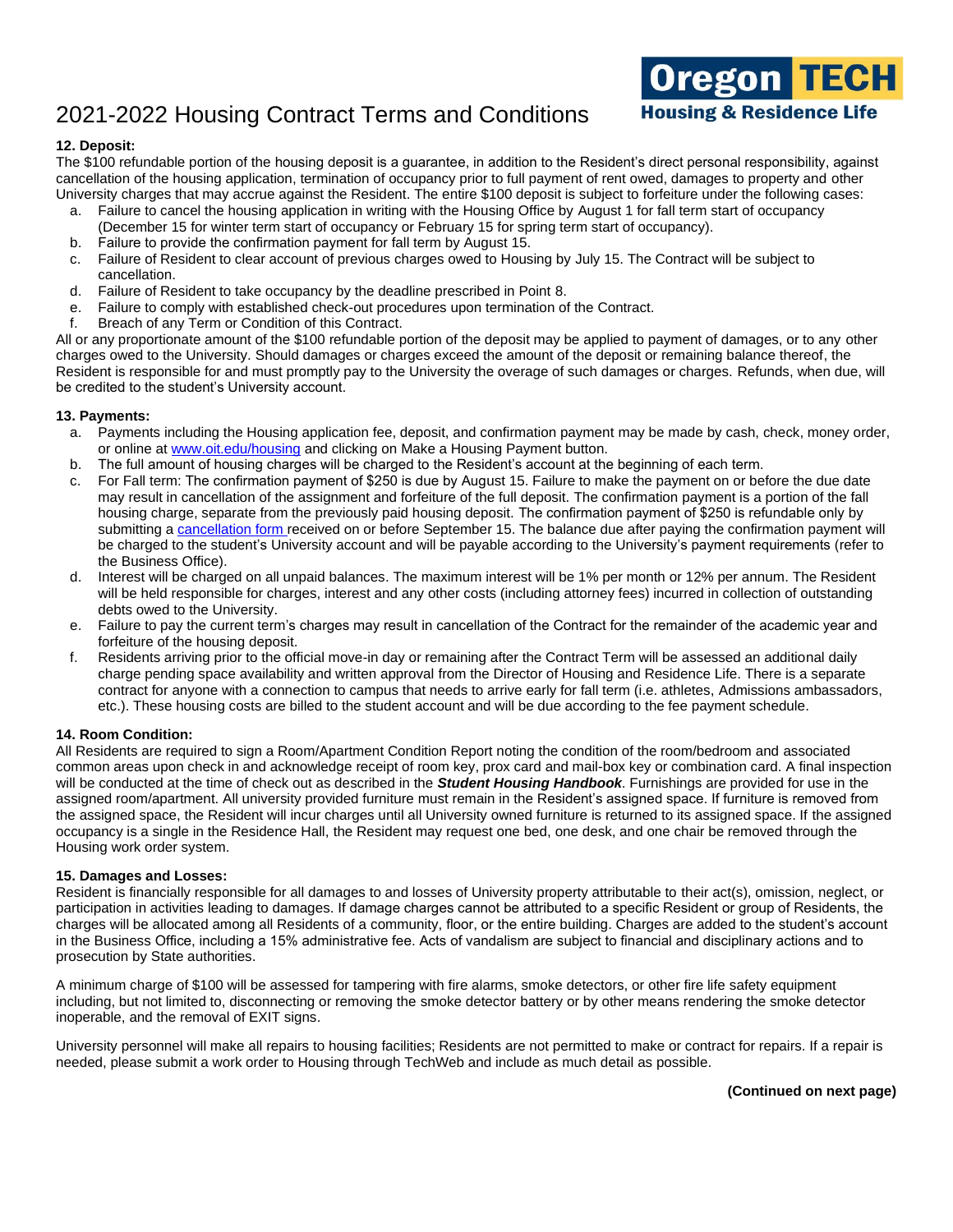

## **16. Right of Entry:**

The University reserves the right of reasonable entry to the Resident's room/apartment to make necessary repairs, maintain health and safety standards, assure compliance with regulations, and to respond to emergency situations. Regularly scheduled and announced room inspections and fire/life safety inspections will be conducted by University personnel (or their delegated representatives) for maintenance, safety, health and sanitation purposes, or when reasonable suspicion exists that a violation of the [Student Code of](http://www.oit.edu/docs/default-source/Student-Affairs-/student-handbook/student-conduct-code.pdf)  [Conduct](http://www.oit.edu/docs/default-source/Student-Affairs-/student-handbook/student-conduct-code.pdf) or a policy in the *Student Housing Handbook* is occurring. All entry to residential space occurs with two staff members present, after knocking and clearly announcing their presence and intent to enter the space.

### **17 Personal Property:**

Housing and Residence Life and the University assume no responsibility for and are not liable for any loss, theft of, or damage to the Resident's personal property and effects, or that of their guests in resident rooms, public areas, laundry rooms, storage rooms or elsewhere. Even if the loss, theft, or damage results from the interruption of essential services for normal repairs, emergencies, alterations, improvements or reasons beyond the control of the University. Residents' are always responsible to keep their rooms locked. Residents are strongly encouraged to carry renter's insurance to protect personal belongings against damages or loss.

#### **18. Vacation Periods and Summer:**

Vacation periods include the Thanksgiving, winter, and spring breaks. Housing residential spaces are officially closed during these times. Residents are permitted to stay in Housing during break periods (**room-only basis**), **AFTER** registering for break housing with the Housing Office. Residents found responsible for violating Housing or University policies may be denied the privilege of staying over any break. Residents must adhere to this Housing Contract and all Housing and Residence Life and University policies during break periods. Residents are required to depart 24 hours after their last final, or by 11:00 am on Friday of Finals week, whichever comes first. Refer to the Housing Calendar found at [www.oit.edu/housing](http://www.oit.edu/housing) for official opening and closing dates as well as break periods. Housing during the summer term is under a separate Contract Terms and Conditions application (available in April).

#### **19. Mail and Email:**

- a. Each resident will be assigned a personal mailbox (PMB). Residents are required to check their personal mailbox (PMB) and university email account **at least weekly**. Access is granted to the PMB with a Housing provided key or combination card issued to the resident at check in.
- b. It is the Resident's responsibility to provide an accurate forwarding address to Housing at the time of check out. Mail received at the campus address will be forwarded for 6 months. If no forwarding address is provided by the resident, mail will be returned to sender.
- c. Mail service and forwarding may be interrupted or suspended during break periods.

#### **20. The University and Housing and Residence Life reserve the following rights:**

- a. To change or cancel room assignments in the interest of order, discipline or substantial administrative reasons, including, but not limited to, consolidating space, conserving energy, protecting the welfare of Residents or other economic and safety reasons.
- b. To prohibit non-residents from being on the premises of Housing in the interest of order or for disciplinary or substantial administrative reasons.
- c. To revise or amend these Terms and Conditions to meet administrative requirements.

#### **21. Contract modifications, breach, and remedies:**

Noncompliance with the Housing Conduct Policies, the *Student Housing Handbook*, and the Terms and Conditions of this Contract may result in disciplinary action under the university's [Student Code of Conduct](http://www.oit.edu/docs/default-source/Student-Affairs-/student-handbook/student-conduct-code.pdf) and applicable financial obligations. Non-compliance may also result in removal from on campus housing. The Housing Office may administratively move or remove Residents as necessary. This Contract may be terminated, changed, modified, or amended by Housing and Residence Life for any of the following reasons.

- a. When Resident behavior requires inordinate attention from staff members, roommates, or community members.
- b. When activities endanger the health, safety or welfare of the resident; or the health, safety, or welfare of other residents.
- c. When engaging in gross or disruptive behavior.
- d. When Resident ceases to be an eligible Resident, regardless of reason.
- e. When a violation of university rules or Housing Conduct Policies, the *Student Housing Handbook*, and/or the Terms and Conditions of the Contract occurs.
- f. When Resident has violated the housing community agreement or, the university's [Student Code of Conduct,](http://www.oit.edu/docs/default-source/Student-Affairs-/student-handbook/student-conduct-code.pdf) or has abused or damaged university facilities Resident will also be subject to disciplinary action, prosecution, judicial review, legal fees, and replacement costs as deemed appropriate by university officials.
- g. Housing and Residence Life reserves the right to move a Resident to another room, wing, floor, or building or to remove the Resident from on-campus housing if it is in the best interest of the university, the Resident, or other Residents of the university.

#### **22. Interruptions of service and construction:**

The Housing Office is not responsible for the continuation of food, mail, custodial services, heating, maintenance services, or security service at normal levels in the event of a natural disaster, strike, or lockout of public employees or suppliers' employees, power/water/sewer interruptions from on- or off-campus sources, or in the event of other causal events beyond the control or reasonable anticipation of the Housing Office.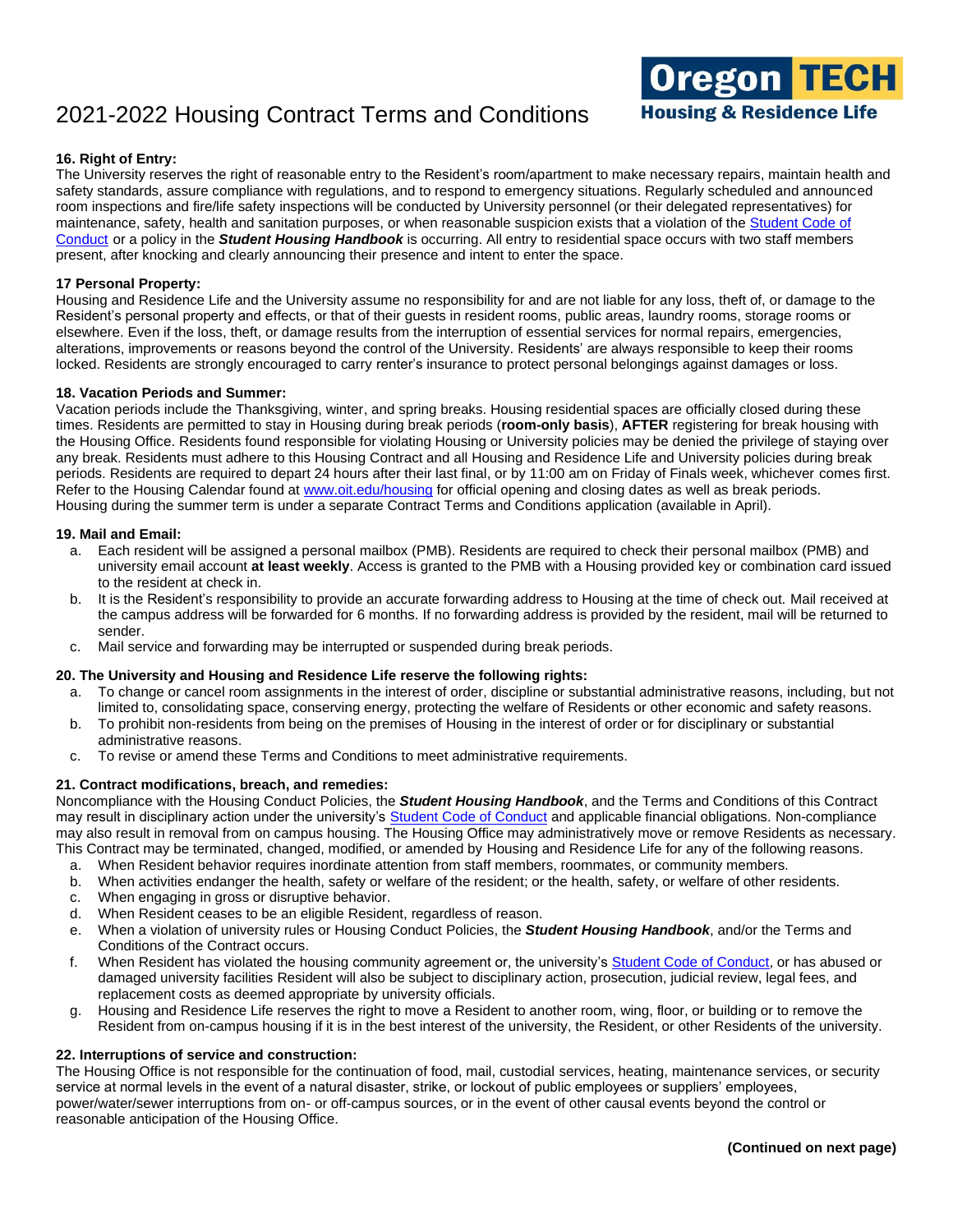

## **23 Conduct:**

Residents are responsible for complying with the rules and regulations of the University (see the [Student Code of Conduct\)](http://www.oit.edu/docs/default-source/Student-Affairs-/student-handbook/student-conduct-code.pdf), the Housing Office, this Contract, and the *Student Housing Handbook*. Failure to do so may result in eviction from Housing, suspension or expulsion from the University and prosecution. Residents removed from Housing for reasons of conduct remain responsible for the entire term's housing fees and will forfeit the \$100 deposit. Residents will also be subject to disciplinary action due to the misconduct of their guests.

## **CONDUCT POLICIES**

#### **1. Alcohol:**

- a. Residents and their guests under the age of 21 are not allowed to possess, consume or furnish alcoholic beverages. Possessing, consuming, or furnishing alcoholic beverages is prohibited in public areas as well as in all areas not specifically designated as 21+ areas by Housing and Residence Life. All local, state, and federal alcohol laws are in effect.
- b. Residents 21 years of age or older may possess and consume alcohol in the privacy of their room if it is designated as 21+ space (all assigned occupants of the space are 21+ years of age). The door leading to the hallway must be closed, and all occupants of the space must be 21 years of age or older if alcohol is present.
- c. Residents may not display alcoholic beverage containers, including but not limited to empty containers, regardless of Resident age.
- d. Possession of a rapid-consuming device is prohibited in campus housing.

For the full policy regarding alcohol in on campus housing, please refer to the *Student Housing Handbook.*

# **2. Drugs:**

- Illegal possession, use, sale, or furnishing of controlled substances on university-controlled property or at university sponsored or supervised activities is prohibited. Oregon Tech is still held to federal laws around drugs, so anything determined to be illegal federally is not allowed on campus or in on-campus housing.
- b. Possession or use of illegal drug paraphernalia is prohibited in all housing facilities. Drug paraphernalia includes "bongs", pipes, vaporizers, and other devices that may be used to facilitate the consumption of illegal drugs. Illegal drug paraphernalia will be confiscated.
- c. Narcotics and dangerous drugs shall be defined in accordance with the applicable state and federal law as well as the Student [Code of Conduct.](http://www.oit.edu/docs/default-source/Student-Affairs-/student-handbook/student-conduct-code.pdf)
- d. Residents and guests may not be in any Housing facilities while impaired by any controlled substance.
- e. Marijuana is illegal under federal law. Despite the legalization of the possession, sale and use of marijuana in Oregon for those 21 and older, Oregon Tech must comply with federal law. Oregon Tech prohibits the possession and use of marijuana in all forms. Oregon Tech is legally permitted to implement and enforce internal policies on campus which may or may not be the same as state laws but are in the best interests of student safety.

Under federal law, marijuana use is considered illegal including medical marijuana. Residents and their guests cannot possess or use medical marijuana in any form, even if Resident or guest(s) is in possession of a medical marijuana card.

#### **3. Conduct:**

- a. Disciplinary sanctions as serious as suspension or expulsion from the University and removal from Housing with concomitant risks of financial loss as stated in these "Terms and Conditions" may result if any resident is found responsible for committing, attempting to commit, or assisting in the commission of any of the offenses listed in th[e Student Code of Conduct](http://www.oit.edu/docs/default-source/Student-Affairs-/student-handbook/student-conduct-code.pdf) and/or the *Student Housing Handbook*.
- b. Any resident's behavior that results in unreasonable noise that disrupts the community or demonstrates an unwillingness to live in a group setting is prohibited. Courtesy for neighbors in the community prevails, and noise must always be kept to a minimum.
- c. Minimum quiet hours are Sunday through Thursday 11:00 pm-8:00 am, and Friday and Saturday 1:00 am to 10:00 am. Each community may extend quiet hours to further restrict noise levels. Beginning the Monday of each Dead Week through the closing of campus housing, quiet hours will be enforced 23 hours a day. A time period each day will be identified during Dead Week and Finals Week allowing Housing Facilities to clean and address areas of concern as needed. The right to sleep and study always supersedes the right to make noise.
- d. Staff may enter a resident's room (if the Resident is not present) to eliminate disruptive noises (i.e. an alarm clock sounding, or a radio left on). Two staff members will be present, will knock and clearly announce their presence before entering.

#### **4 Dangerous Devices:**

The following items are prohibited in Housing and, if found, may result in the item(s) being confiscated or impounded, and the resident held responsible through disciplinary actions.

- a. Projectile Weapons: firearms including but not limited to BB guns, air guns, bows and arrows, and water balloon launchers. Residents may arrange with Campus Safety for firearms storage.
- b. Ammunition, explosives, dangerous chemicals, martial arts weapons, or any other object that could be used as a weapon (i.e. metal knuckles, or similar instruments).
- c. Knives or blades: Any knife including but not limited a KA-BAR, bayonet, machete, dirk, dagger, and/or hatchets, swords (ceremonial or otherwise). Knives manufactured for a culinary purpose or having a blade less than 3 inches in length are allowed.